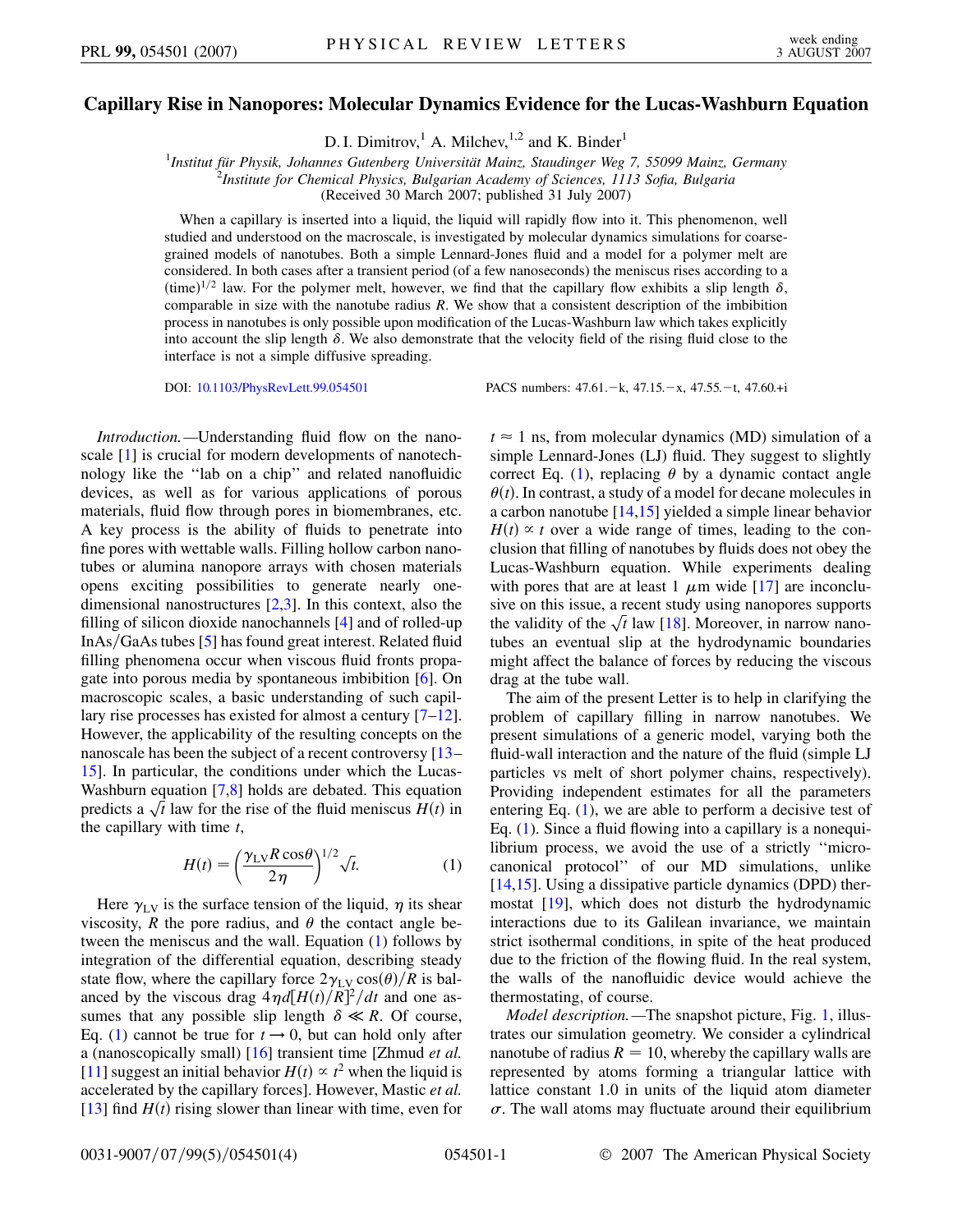<span id="page-1-0"></span>

FIG. 1 (color online). Snapshot of fluid imbibition in a capillary at time  $t = 1300$  MD steps after the onset of the process. Fluid atoms are shown in blue (medium gray), those of the precursor film are in light blue (light gray). The tube wall is shown in red (dark gray), and the atoms of the reservoir adhesive wall are in yellow (gray). For further explanations see text

positions at  $R + \sigma$ , subject to a finitely extensible nonlinear elastic (FENE) potential  $U_{\text{FENE}} = -15\epsilon_w R_0^2 \ln(1$  $r^2/R_0^2$ ,  $R_0 = 1.5$ . Here  $\epsilon_w = 1.0k_B T$ ,  $k_B$  denotes the Boltzmann constant, and *T* is the temperature of the system. In addition, the wall atoms interact by a LJ potential,  $U_{\text{LJ}}(r) = 4\epsilon_{ww}[(\sigma_{ww}/r)^{12} - (\sigma_{ww}/r)^{6}],$  where  $\epsilon_{ww} = 1.0$ and  $\sigma_{ww} = 0.8$ . This choice of interactions guarantees no penetration of liquid particles through the wall while at the same time the wall atoms mobility corresponds to the system temperature. In all our studies we use a capillary length  $H_{\text{max}} = 55$ . The right end of the capillary is closed by a hypothetic impenetrable wall which prevents liquid atoms escaping from the tube. At its left end the capillary is attached to a rectangular  $40 \times 40$  reservoir for the liquid with periodic boundaries perpendicular to the tube axis. Although the liquid particles may move freely between the reservoir and the capillary tube, initially, with the capillary walls being taken distinctly lyophobic, these particles stay in the reservoir as a thick liquid film which sticks to the reservoir lyophilic right wall. The film is in equilibrium with its vapor both in the tube as well as in the left part of the reservoir. At a time  $t = 0$ , set to be the onset of capillary filling, we switch the lyophobic wall-liquid interactions into lyophilic ones and the fluid enters the tube. Then we perform measurements of the structural and kinetic properties of the imbibition process at equal intervals of time. As a simulation algorithm we use the velocity-Verlet algorithm [[20](#page-3-17)] and DPD thermostat [[19](#page-3-16),[21](#page-3-18)] with friction parameter  $\xi = 0.5$ , Heaviside-type weight functions, and a thermostat cutoff  $r_c = 2.5\sigma$ . The integration time step  $\delta t = 0.01t_0$  where  $t_0$  is our basic time unit,  $t_0 =$  $\sqrt{m\sigma^2/48k_BT} = 1/\sqrt{48}$ , choosing the particle mass  $m \equiv$ 1 and  $k_BT \equiv 1$ .

The capillary filling is studied for two basic cases: (i) a simple fluid interacting via LJ potential with  $\epsilon = 1.4$  and  $\sigma = 1.0$ , and (ii) a non-Newtonian fluid (a polymer melt) consisting of short chains of length  $N = 10$ . The nonbonded interaction is given by a LJ potential with  $\epsilon$  = 1.4 and  $\sigma = 1.0$ , whereas the bonded forces between chain monomers result from a combination of FENE and LJ potentials with  $\epsilon = 1.0$  [[22](#page-3-19)]. In both cases the liquidwall interaction is given by a LJ potential with strength  $\epsilon_{\rmwl}$  which is varied over a broad range so as to change the wetting characteristics of the system. All interactions are cut off at  $r_{\text{cut}} = 2.5\sigma$ . By varying the interaction strengths and the thermostat parameters, one can change the dynamic properties of the test fluids in a wide range. The total number of liquid particles is 25 000, while those forming the tube are 3243.

*Simulation results.—*Typical data for the time evolution of the advancing front of the LJ fluid penetrating into the pore are shown in Fig. [2.](#page-1-1) Choosing a constant time interval  $(\Delta t = 300)$  between subsequent profiles in Fig. [2,](#page-1-1) it is already obvious that the interface position advances into the capillary slower than linear with time. The profiles  $\rho(z)$ at late times become distinctly nonzero far ahead of the interface position (near the right wall at  $z = 55$  where the capillary ends), due to a fluid monolayer attached to the wall of the capillary: this precursor advances faster then the wall of the capillary: this precursor advances raster then the fluid meniscus in the pore center, but also with a  $\sqrt{t}$  law (see below).

Figure  $3(a)$  shows that the time evolution of the meniscus height  $H(t)$  depends very sensitively on the strength of the wall-fluid interaction (or the contact angle  $\theta$ , respectively): for  $\epsilon_{\text{WS}} = 0.6$  and 0.8 only a small number of fluid particles enter the capillary (since  $\theta$  > 90 for these choices [\[18\]](#page-3-15)). For  $\epsilon_{\text{WS}} \geq 1.2$ , however, there is only a short transient up to about  $t = 250t_0$  (i.e., a time still in the nanosecond range), and then a behavior compatible with Eq. [\(1\)](#page-0-0) is verified. The initial deviation from this law seen in Fig. [3](#page-2-1) is not related to the ''dynamic contact angle'' [[13](#page-3-8)]: this would produce a curvature of opposite sign in Fig. [3.](#page-2-1) However, in the marginal case  $\epsilon_{\text{WL}} = 1.0$  a pronounced deviation from Eq. ([1\)](#page-0-0) occurs: this curve could be (ap-

<span id="page-1-1"></span>

FIG. 2 (color online). Profiles of the average fluid density  $\rho(z)$ in the capillary at various times for the case  $\epsilon_{wl} = 1.4, \epsilon = 1.4$ . The small oscillations reflect the corrugated structure of the wall of the capillary.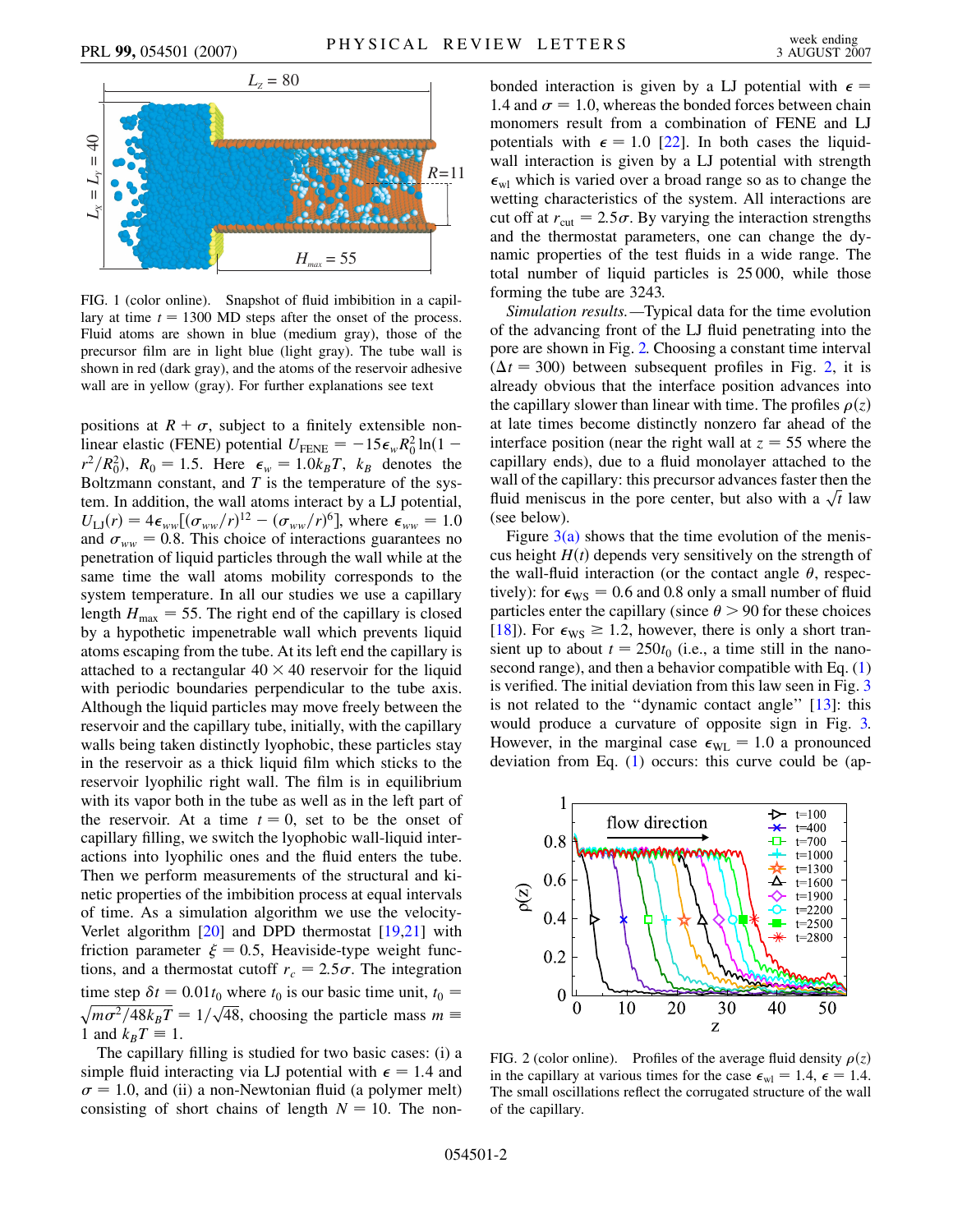<span id="page-2-1"></span>

<span id="page-2-0"></span>FIG. 3 (color online). Position of the liquid meniscus  $H(t)$  for a LJ fluid (a), and a melt of decanes (b), for various choices of  $\epsilon_{wl}$ . The straight lines in (a) full line, and in (b) dashed line, indicate the asymptotic law, Eq. ([1](#page-0-0)), in the case of complete wetting. The topmost dash-dotted curve indicates  $H(t)$  for the precursor foot (calculated from the total number of particles in the first layer adjacent to the wall of the tube). The initial rise of the precursor (for  $t \le 100t_0$ ) proceeds much faster, however. The inset in (b) shows the radial velocity variation in a steady flow regime for two strengths of applied external force  $g = 0.02$  and  $g = 0.05$  (see text) clearly indicating a slip length  $\delta \approx 2.7$ .

proximately) fitted to a linear relation,  $H(t) \propto t$ . It is possible that the results of Supple and Quirke  $[14,15]$  $[14,15]$  just correspond to such a marginal case. Finally, we emphasize that even the height of the precursor foot [topmost curve in that even the neight of the precursor foot [<br>Fig. [3\(a\)](#page-2-0)] advances with a  $H(t) \propto \sqrt{t}$  law.

To test whether the capillary rise behavior of polymers differs from that of Newtonian fluids, the penetration of a melt of short flexible polymers [above model (ii)] is shown in Fig. [3\(b\).](#page-2-0) But apart from a general slowing down (attributable to the higher viscosity of the polymer melt), the molection to the nigher viscosity of the same  $\sqrt{t}$  law.

We have also tested whether the results are affected by possible simulation artifacts due to insufficient thermostating conditions. In fact, a slower capillary rise occurs if one uses a ''Langevin thermostat'' (i.e., an ordinary friction and random noise term acting on all particles), which violates hydrodynamics [[23](#page-3-20)]. A similar result applies if the wall atoms are rigid rather than mobile  $[18]$  $[18]$  $[18]$ . But even the wall atoms are rigid rather than mobile  $[18]$ . But even<br>in these cases the data still follow the  $\sqrt{t}$  law, and also changing details such as the above parameters chosen for the FENE potential of the wall atoms does not matter. From the velocity profiles near the moving meniscus Fig. [4](#page-2-2) it is evident that care is needed for the temperature equilibration of such nonequilibrium MD simulations of transient phenomena. The flow is laminar behind the interface, parallel to the walls of the capillary, with the velocity largest in the tube center and going to zero close to the walls. Thus our simple fluid exhibits evidently stick boundary conditions. However, in the interface the velocity field bends over into a direction along the interface, and occasionally particles evaporate into the gas region. This flow sionally particles evaporate into the gas region. This now<br>pattern shows that the  $H(t) \propto \sqrt{t}$  must not be confused with a simple diffusive spreading, of course.

*Comparison with the Lucas-Washburn equation.—*For a test of Eq. [\(1\)](#page-0-0), it is crucial to also estimate the prefactor, of test of Eq. (1), it is crucial to also estimate the prefactor, of course, to prove that the  $\sqrt{t}$  growth is not just a mere coincidence. Following Ref. [[24](#page-3-21)], for the LJ fluid (at density  $\rho_{\ell} = 0.774$ ) we find  $\eta \approx 6.34 \pm 0.15$ , for the polymer melt (at  $\rho_{\ell} = 1.043$ ) the result is  $\eta \approx$  $205 \pm 25$ . We derived compatible values for the viscosity of both fluids also within an equilibrium molecular dynamics simulation by using the correlation function of offdiagonal pressure tensor components and the standard Kubo relation [[20](#page-3-17)]. From the flat gas-liquid interface observed in the left part of our simulation box (Fig. [1](#page-1-0)) we can estimate the surface tension  $\gamma_{\ell v}$  from the anisotropy of the

<span id="page-2-2"></span>

FIG. 4 (color online). Velocity field around the moving meniscus for  $\epsilon_{wl} = 1.4$ . Velocities are averaged within a twodimensional grid, always fixed at  $z = 0$  to the actual *moving* meniscus position and renormalized according to the current meniscus speed. The inset shows the LJ-fluid density profile in the vicinity of the meniscus. The interface position is denoted by a yellow (or gray) line.